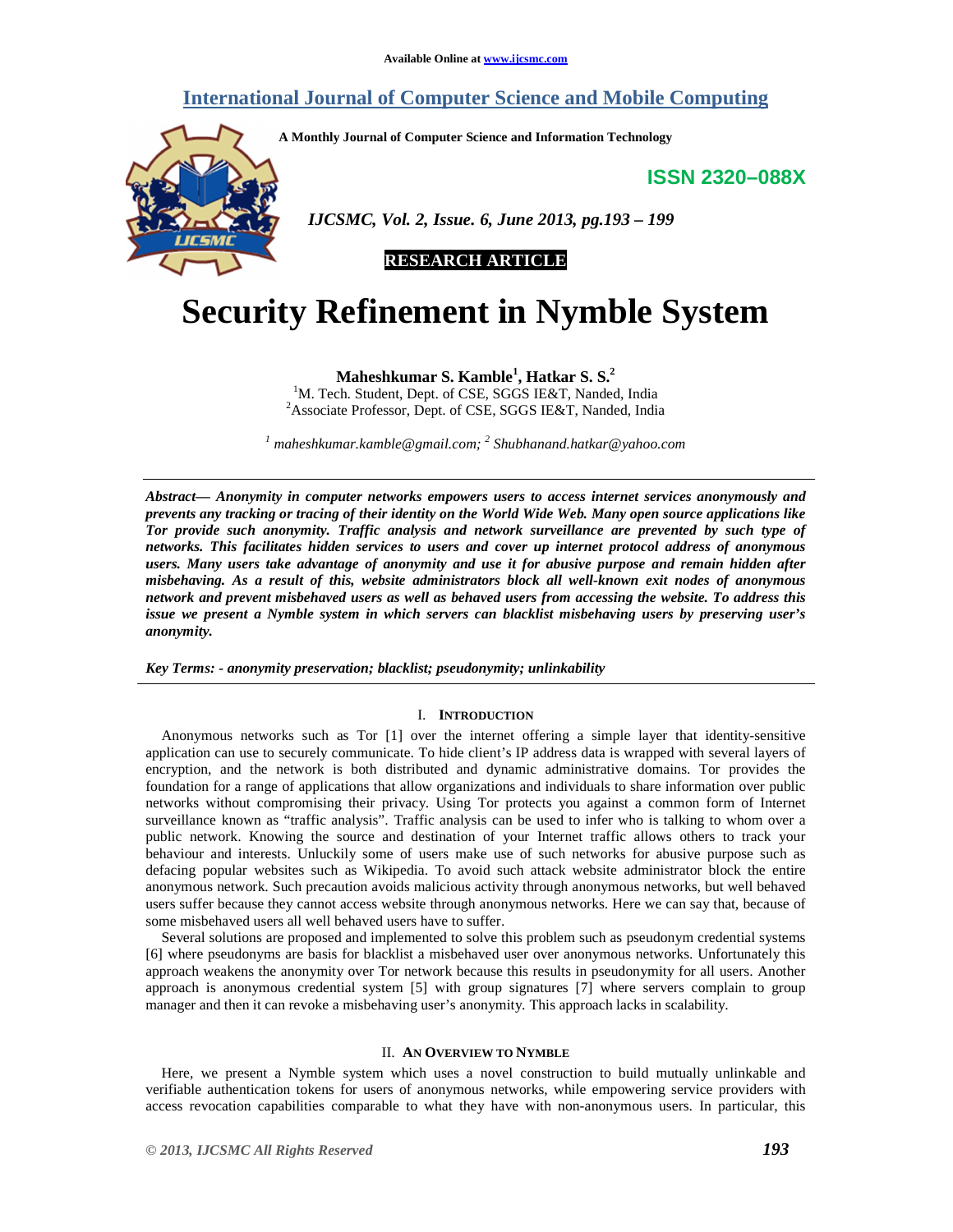scheme implements a privacy-preserving IP address blocking for users who communicates through anonymous networks. User acquires collection of nymbles, a special type of pseudonym to connect to websites. Websites can blacklist user by obtaining a seed for a particular nymble, allowing them to link future nymbles from the same user by making the nymbles which were used before complaints remain unlinkable. Hence, server can blacklist the anonymous user without knowledge of their IP addresses while allowing well behaving users to connect anonymously. In this system, user should be aware of her blacklist status before she communicates with Nymble system and disconnect immediately if blacklisted.



Figure 1. The Nymble system architecture [2]

## *A. Pseudonym Manager(PM)*

User need to contact the pseudonym manager and demonstrate control over a particular resource in order to get its IP-address blocked. The user is required to connect to the PM directly i.e. not through a known anonymous network. Pseudonym Manager has the knowledge about Tor routers and hence it won't accept it if a user tries to connect with it with anonymous network.

The basic idea behind connecting directly with Pseudonym Manager is that, it can identify the IP-address of the user. Pseudonyms are chosen based upon the controlled resource ensuring that the same pseudonym is always issued for the same resource. Pseudonym Manager only knows the IP address-pseudonym pair and hence it does not know the server to which the user wants to connect. User contacts the Pseudonym manager only once per linkability window (e.g. Once a day).

#### *B. Nymble Manager(NM)*

After getting the pseudonym from the pseudonym manager, the user connects to the Nymble Manager through anonymous network and requests nymbles for access to a particular server.

Nymbles are generated using the user's pseudonym and the server's identity. Nymble Manager doesn't know anything about the user's identity. It knows only the pseudonym-server pair. Nymble Manager encapsulates nymbles within "Nymble tickets" in order to provide cryptographic protection and security properties.

Nymble tickets are bound to specific time periods. In Nymble system, time is divided into linkability windows of duration W and each w is split into L time periods of duration T, i.e.  $W=L^*T$ .

## III. **TERMINOLOGY**

In this section, we will discuss some aspects of anonymous communications over computer networks.

# *A. Address Anonymity*

While surfing the web, the computer connects to the target server by contacting the web page with the help of user's IP address and sharing other information like the browser and operating system version. This information can be used to track down the user. However, a certain degree of anonymity can be achieved by using a proxy server and anonymous networks like Tor [1] and Crowds [10]. The proxy server works by redirecting the communication through itself. The browser's IP address is then only shared with the proxy server while the target website only sees the proxy server's information. Tor makes use of Onion Routing for hiding IP address of communicating users while forwarding packets through random set of dedicated routers.

In this way both sender and receiver remains anonymous which is basic need for privacy preservation in shared public network.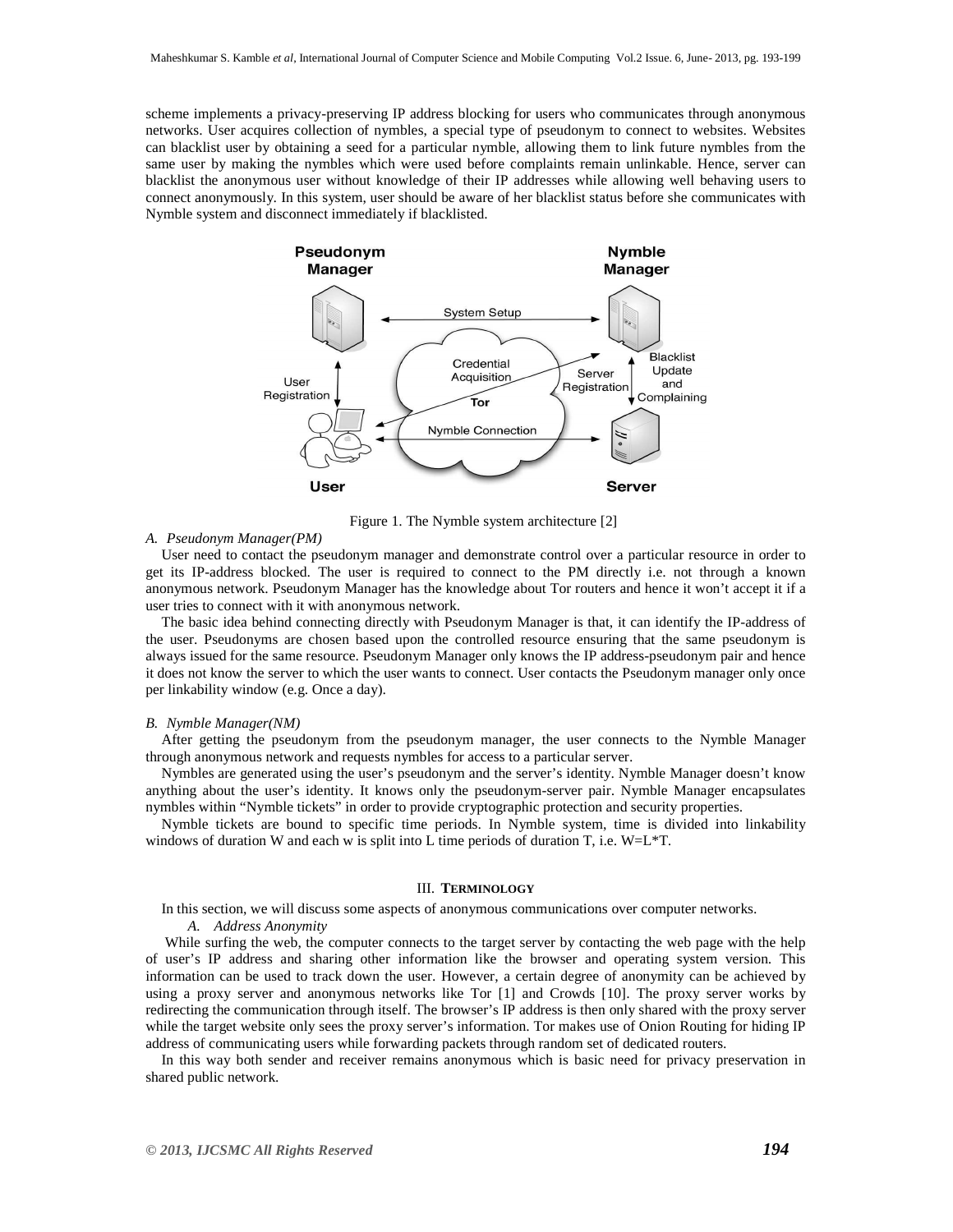#### *B. Unlinkability*

This is most important aspect of anonymous communications between end users which assures that two or more related events in an information processing system cannot be related to each other. In other words, a user may make multiple uses of resources or services without others being able to link these uses together. Unlinkability is considered to be a sub property of privacy.

*C. Unobservability* 

Undetectability of an item of interest from an attacker's perspective means that the attacker cannot sufficiently distinguish whether it exists or not. Unobservability of an item of interest means undetectability of the item of interest against all subjects uninvolved in it and anonymity of the subject involved in the item of interest even against the other subject involved in that item of interest.

Following TABLE I define the relationship between above mentioned aspects of anonymous communications. TABLE I

| <b>Relationships between aspects</b> |                              |  |  |
|--------------------------------------|------------------------------|--|--|
|                                      | anonymity                    |  |  |
| $\rightarrow$                        | sender anonymity             |  |  |
| $\rightarrow$                        | recipient anonymity          |  |  |
| $\rightarrow$                        | relationship anonymity       |  |  |
| $\rightarrow$                        | relationship anonymity       |  |  |
| $\rightarrow$                        | relationship anonymity       |  |  |
|                                      | relationship unobservability |  |  |
| $\rightarrow$                        | relationship unobservability |  |  |
|                                      | undetectability              |  |  |
|                                      | TABLE I                      |  |  |

#### *D. Pseudonymity*

Pseudonymity means using a pseudonym instead of one's "real" name. Pseudonyms are typically assumed to be the same person or collective working as one entity over time. Most websites have login controls so that a registered username must be unique and that whoever is posting under that username must know the password or have access to the email address controlling the account.

We found that users of a large anonymity network were being denied access to popular internet services as a result of the abuse made possible by strong anonymity. *Pseudonymity* allows clients to obtain and use pseudonym credentials with a minimum of effort, without even installing additional software. It allows service providers to accept these credentials with a minimum of effort which are used to invoke misbehaving user's identity over an anonymous network.

#### IV. **SECURITY MODEL**

Nymble system employees following security goals which are responsible for resistance towards coalition attacks and security to anonymity of user.

*A. Blacklistability*

It assures that any honest server can block misbehaving user in current linkability window.

*B. Rate-limiting* 

It assures that any honest server that no user can successfully connect to it more than once within single time period.

*C. Nonframeability*

No one can frame a well behaving user for the activity of malicious user.

*D. Anonymity* 

It protects anonymity of honest users regardless of their legitimacy. Server cannot acquire any information over a nymble connection.

## V. **CRYPTOGRAPHIC PRIMEVAL**

Nymble system uses following building blocks to achieve highest degree of network security.

*Cryptographic Hash Functions***:** These functions are typically used to compute a message digest when making a digital signature [12]. Instead of encrypting the whole message with the secret key, only the message digest is encrypted. This is much faster than encryption the complete message.

A hash function compresses the bits of a message to a fixed-size hash value in a way that distributes the possible messages evenly among the possible hash values. A cryptographic hash function does this in a way that makes it extremely difficult to come up with a message that would hash to a particular hash value.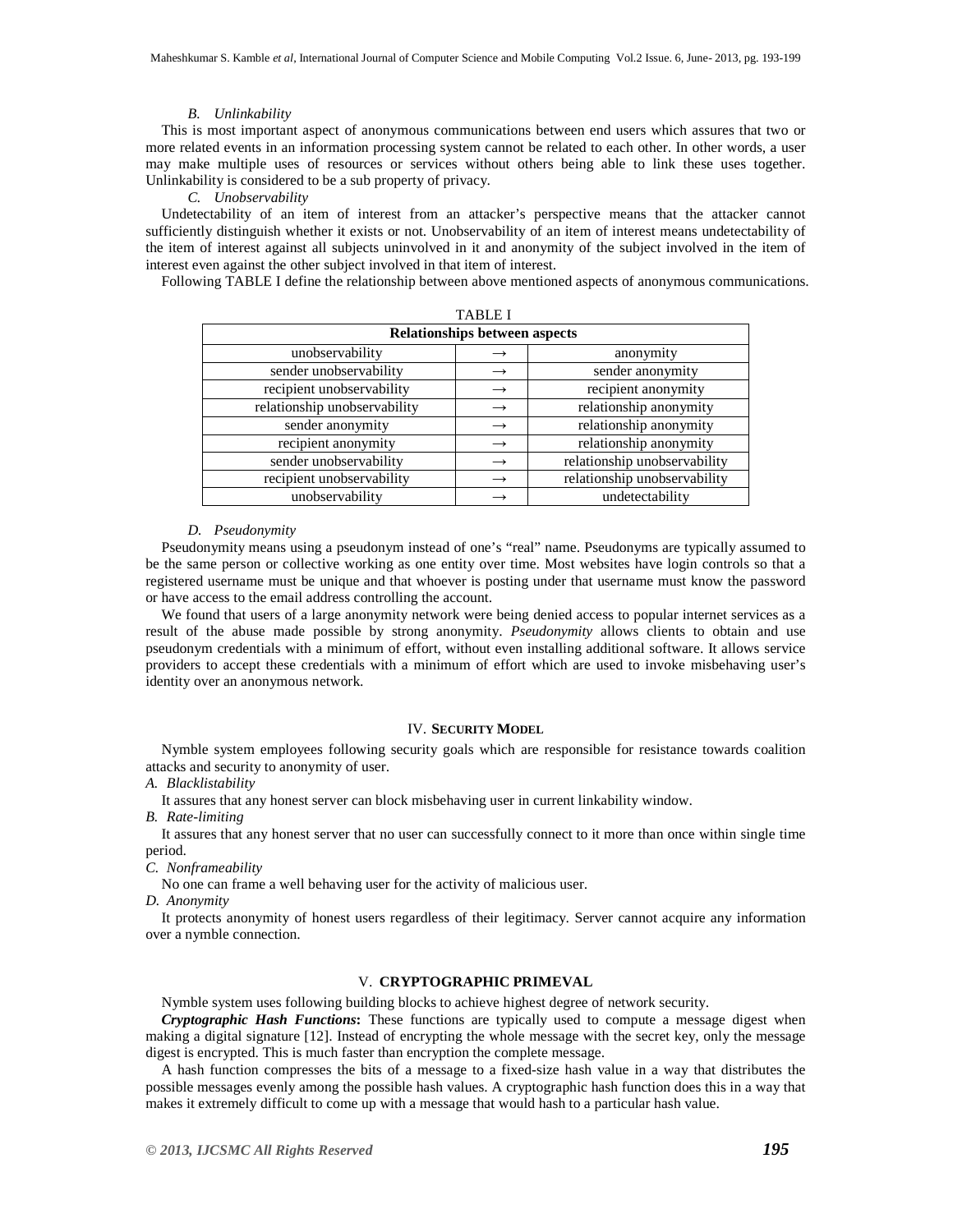Cryptographic hash functions typically produce hash values of 128 or more bits. This number is vastly larger than the number of different messages likely to ever be exchanged in the world.

*Message Authentication***:** A message authentication code (MAC) [12] is an authentication tag (also called a checksum) derived by applying an authentication scheme, together with a secret key, to a message. Unlike digital signatures, MACs are computed and verified with the same key, so that they can only be verified by the intended recipient.

*Symmetric Key Encryption***:** In this scheme each party has a secret key (code) that it can use to encrypt a packet of information before it is sent over the network to another party. Symmetric-key requires that you know which party will be talking to each other so you can install the key on each one. Symmetric-key encryption is essentially the same as a secret code that each of the two parties must know in order to decode the information. The code provides the key to decoding the message [13].

*Digital Signatures***:** A digital signature is an electronic signature that can be used to authenticate the identity of the sender of a message or the signer of a document, and possibly to ensure that the original content of the message or document that has been sent is unchanged [13]. Digital signatures are easily transportable, cannot be imitated by someone else, and can be automatically time-stamped. The ability to ensure that the original signed message arrived means that the sender cannot easily repudiate it later.

A digital signature can be used with any kind of message, whether it is encrypted or not, simply so that the receiver can be sure of the sender's identity and that the message arrived intact. A digital certificate contains the digital signature of the certificate-issuing authority so that anyone can verify that the certificate is real.

A digital code that can be attached to an electronically transmitted message that uniquely identifies the sender. Like a written signature, the purpose of a digital signature is to guarantee that the individual sending the message really is who he or she claims to be. Digital signatures are especially important for electronic commerce and are a key component of most authentication schemes. To be effective, digital signatures must be unforgeable.

# VI.**IMPLEMENTATION AND EXPERIMENTAL SETUP**

We implemented Nymble using Servlets and JSP bindings. Java Servlet technology and Java Server Pages (JSP pages) are server-side technologies that have dominated the server-side Java technology market; they've become the standard way to develop commercial web applications. Java developers love these technologies for myriad reasons, including: the technologies are fairly easy to learn, and they bring the *Write Once, Run Anywhere* paradigm to web applications. More importantly, if used effectively by following best practices, servlets and JSP pages help separate presentation from content. *Best practices* are proven approaches for developing quality, reusable, and easily maintainable servlet- and JSP-based web applications. The advantages of using servlets are their fast performance and ease of use combined with more power over traditional CGI (Common Gateway Interface).

In this section we use following Algorithm1 to run a Nymble System:

# *Algorithm1*

- *Step 1:* NM calculates  $macKey_{NP}$  which is a shared key between NM and PM.
- *Step 2:* NM send *macKey<sub>NP</sub>* to PM over an authenticated channel.
- *Step 3:* Server initiates a connection with NM and send its identity *sid* to NM.
- *Step 4:* NM calculate *svrState* (State of Server) which contains shared key *macKey<sub>NS</sub>* between Server and NM and send it to Server.
- *Step 5:* Server update its *svrState* and terminate with success.
- *Step 6:* User initiates a connection to PM over an authenticated channel and describe control over IP.
- *Step 7:* PM calculates *pnym* (pseudonym), send it to user and terminate with success.
- *Step 8:* User update its *usrState* (State of User).
- *Step 9:* User initiates connection through anonymous network to NM and send *(pnym, sid)* to NM.
- *Step 10:* NM calculate *cred* (credentials), send it to user and terminate with success.
- *Step 11:* User initiates connection with server through anonymous network and submit credentials to server. *Step 12:* If User misbehaves with Server, Server can blacklist the User with the help of *cred* and block it for given linkability window.

We utilize Bouncy Castle Crypto APIs for many cryptographic primitives. Very first version of Nymble system [2] presented by Patric P. Tsang, cryptographic hash functions are implemented using SHA-256. Here, in our implementation we use SHA-3 instead of SHA-256 to implement cryptographic hash functions. As of May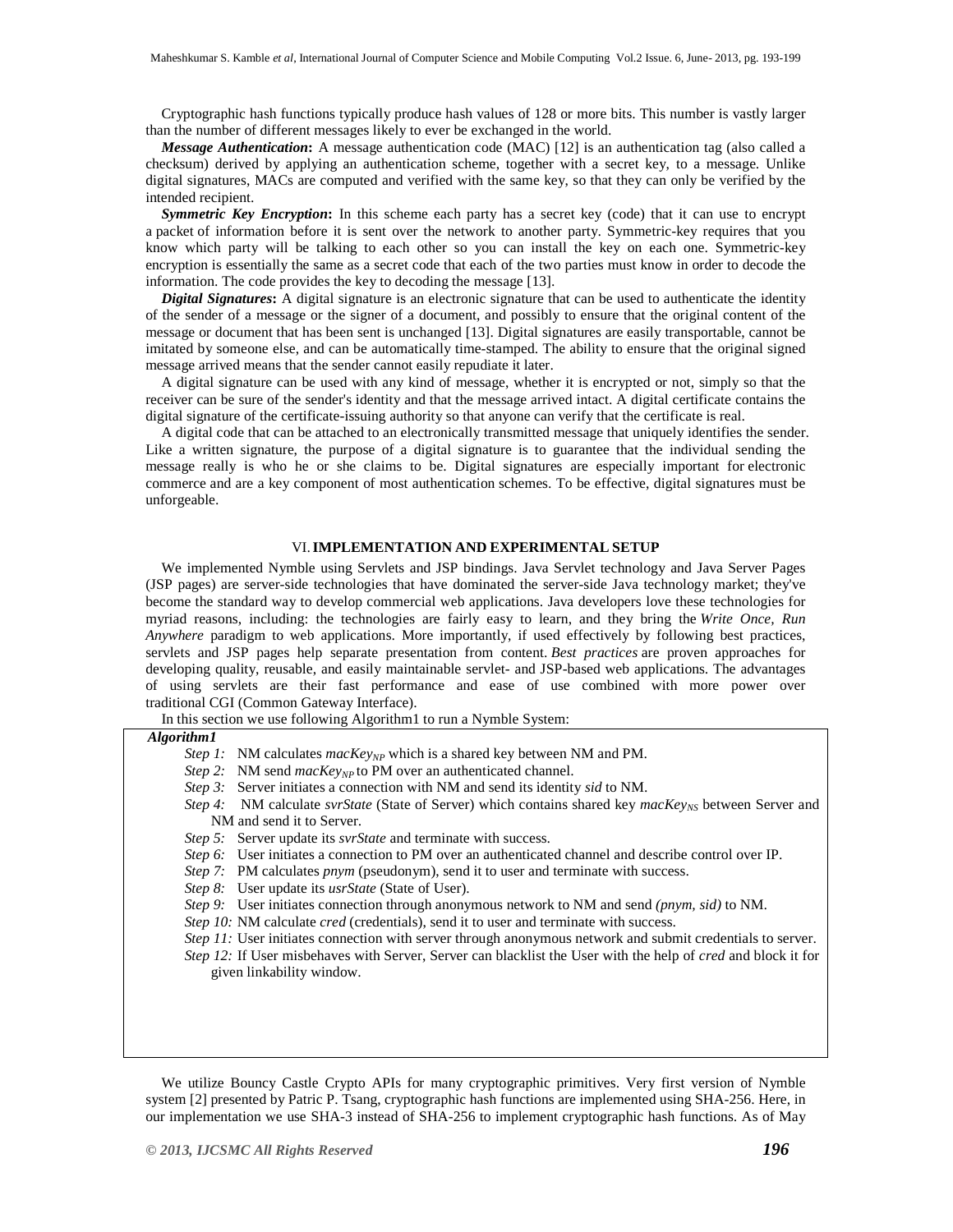2013, NIST (National Institute of Standards and Technology) has not yet updated the Secure Hash Standard (SHS) for SHA-3. Originally SHA-3 known as Keccak [15] which is a cryptographic hash function designed by Guido Bertoni, Joan Daemen, Michael Peeters, and Gilles Van Assche,

On October 2, 2012, Keccak was selected as the winner of the NIST hash function competition. Keccak is a family of sponge functions [14]. The *sponge function* is a generalization of the concept of cryptographic hash function with infinite output and can perform quasi all symmetric cryptographic functions, from hashing to pseudo-random number generation to authenticated encryption.

We use HMAC-SHA-256 for the message authentication as it is stronger for authentication process; AES-256 in CBC-mode for symmetric encryption; and 2048-bit RSASSA-PSS for digital signatures. To implement 2048 bit RSASSA-PSS you have to acquire Java Cryptography Extension (JCE) Unlimited Strength Jurisdiction Policy Files from Oracle Technology Network and IAIK (Institute for Applied Information Processing and Communication) crypto libraries free version for educational purpose. We choose RSA over DSA for digital signatures because of its faster verification speed. To setup a TLS (Transport Layer Security) connection, we generate self-signed SSL (Secure Socket Layer) certificate using *Keytool* in Java. We implemented Nymble System on our local network. To achieve communication through anonymous networks we use Tor Browser Bundle known as Vidalia with Tor software version 0.2.2.37.

We evaluated our system on a 3.20GHz Intel(R) Core i3 CPU with 2 GB of RAM. The PM, the NM, and the server were implemented using Apache Tomcat 7.0 and user portion was implemented as a Firefox ESR 10.0.5. For each experiment relating to Nymble system performance, we report the average of 10 runs.

#### VII. **EXPERIMENTAL RESULTS**

These results show average size of credentials acquired by user, blacklist database update time and average size of updated database.

A notable problem with SHA-1 and SHA-2 is that they both use the same engine, called Merkle-Damgard, [14] to process message text. This means that a successful attack on SHA-1 becomes a potential threat on SHA-2. The fact remains that, while no successful attacks against a full-round SHA-2 have been announced, there is no doubt that attack mechanisms are being developed in private. Hence, in our implementation we use Keccak algorithm as a cryptographic hash function which eliminate the possibility of attach over Keccak.

A linkability window of one day with five minutes time periods equates to  $L = 288$ . The size of credential in this case is 88 KB, the size of a blacklist without complaints is roughly 10 KB. Figure shows graphical representation of variations in the size of data structures used.



Figure 2. Size of various data structure

The following TABLE II shows time required to execute each module on local network.

| <b>TABLE II</b>     |                     |  |
|---------------------|---------------------|--|
| Module              | Time in millisecond |  |
| Nymble Manager      | 2233                |  |
| Pseudonym Manager   | 380                 |  |
| Server              | 634                 |  |
| Credential creation | 195                 |  |

Following Figure 3 shows the blacklist of users retrieved form database. It shows the seed computed by server for a particular misbehaved user.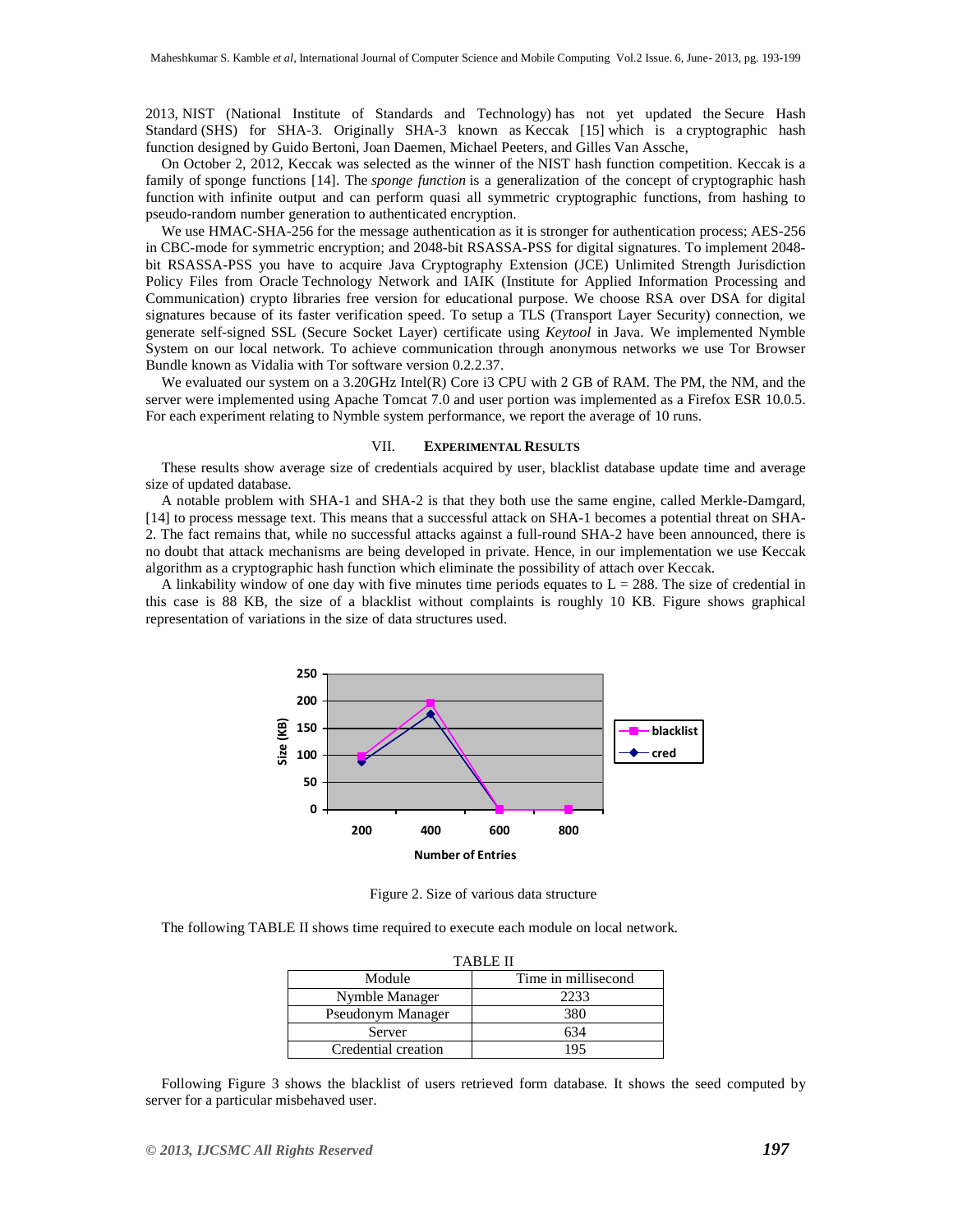

Figure 3. Blacklisting User

#### VIII. **CONCLUSIONS**

We have proposed and implemented security refinements in Nymble system using combination of various cryptographic algorithms. These algorithms add an additional layer of security to anonymity of users over anonymous networks.

We show how these cryptographic properties can be attained in a way that is practical, efficient, and perceptive to requirements of both users and services. We hope that our effort will amplify the conventional acceptance of anonymous networks such as Tor, which has thus far been entirely restricted by several services because of users who makes evil use of their anonymity.

#### **REFERENCES**

- [1] R. Dingledine, N. Mathewson and P. Syverson, "Tor: The Second- Generation Onion Router," Proc. Usenix Security Symp. Aug. 2004, pp. 303-320.
- [2] Patrick P. Tsang, Apu Kapadia, "Nymble: Blocking Misbehaving Users in Anonymizing Networks," IEEE Transactions on Dependable and Secure Computing, vol. 8, no. 2, March-April 2011.
- [3] P. P. Tsang, M.H. Au, A. Kapadia, and S.W. Smith, "PEREA: Towards Practical TTP-Free Revocation in Anonymous Authentication," Proc. ACM Conf. Computer and Comm. Security, 2008, pp. 333-344.
- [4] P. C. Johnson, A. Kapadia, P. P. Tsang and S. W. Smith, "Nymble: Anonymous IP-Address Blocking," Proc. Conf. Privacy Enhancing Technologies, Springer, 2007, pp. 113-133.
- [5] P. P. Tsang, M. H. Au, A. Kapadia and S. W. Smith, "Blacklistable anonymous credentials: Blocking misbehaving users without TTPs," Proceedings of the 14th ACM conference on Computer and communications security, 2007, pp. 72–81.
- [6] A. Lysyanskaya, R. L. Rivest, A. Sahai and S. Wolf, "Pseudonym Systems," Proc. Conf. Selected Areas in Cryptography, Springer, 1999, pp. 184-199.
- [7] M. Bellare, H. Shi and C. Zhang, "Foundations of Group Signatures: The Case of Dynamic Groups," Proc. Cryptographer's Track at RSA Conf. (CT-RSA), Springer, 2005, pp. 136-153.
- [8] Jian Ren, Jie Wu, "Survey on anonymous communications in computer networks," Computer